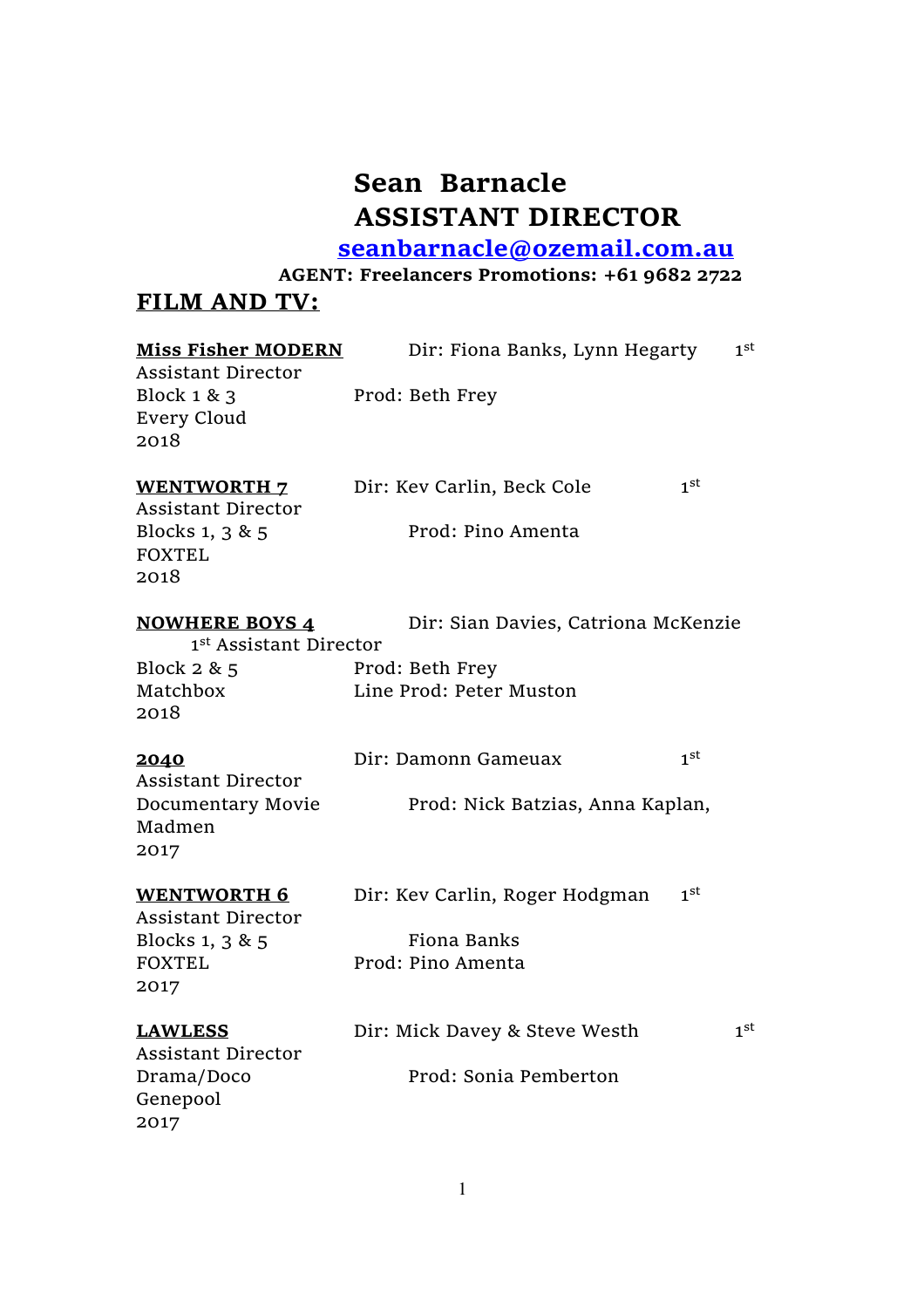### **WENTWORTH 5** Dir: Mat King, Fiona Banks 1st Assistant Director Blocks 1, 3 & 5 Catherine Miller FOXTEL Prod: Pino Amenta 2016 **NOWHERE BOYS 3** Dir: Rowan Woods, Nic Verso 1 1st Assistant Director Block 1 & 3 Prod: Beth Frey Matchbox Line Prod: James Grandison 2016 **WENTWORTH 4** Dir: Kev Carlin, Jet Wilkinson 1st Assistant Director Blocks 1, 3 & 5 Steve Jodrell FOXTEL Prod: Pino Amenta 2015 **HOUSE HUSBANDS 4** Dir: Grant Brown, Ian Watson, 1st Assistant Director Blocks 1, 3 & 5 Matt King Channel 9 Prod: Sue Seary, Drew Proffit, 2015 Ellie Beaumont **WINNERS & LOSERS 4** Dir: Nic Bufalo 1st Assistant Director Block 10 Prod: Paul Maloney Channel 7 2014 **WENTWORTH 3** Dir: Catherine Miller, Kev Carlin 1st Assistant Director Blocks 2, 4 & 5 Prod: Amanda Crittenden FOXTEL 2014 **WENTWORTH 2** Dir: Catherine Miller, Pino Amenta, 1st Assistant Director Blocks 2, 4 & 6 Kev Carlin FOXTEL Prod: Amanda Crittenden

2013/14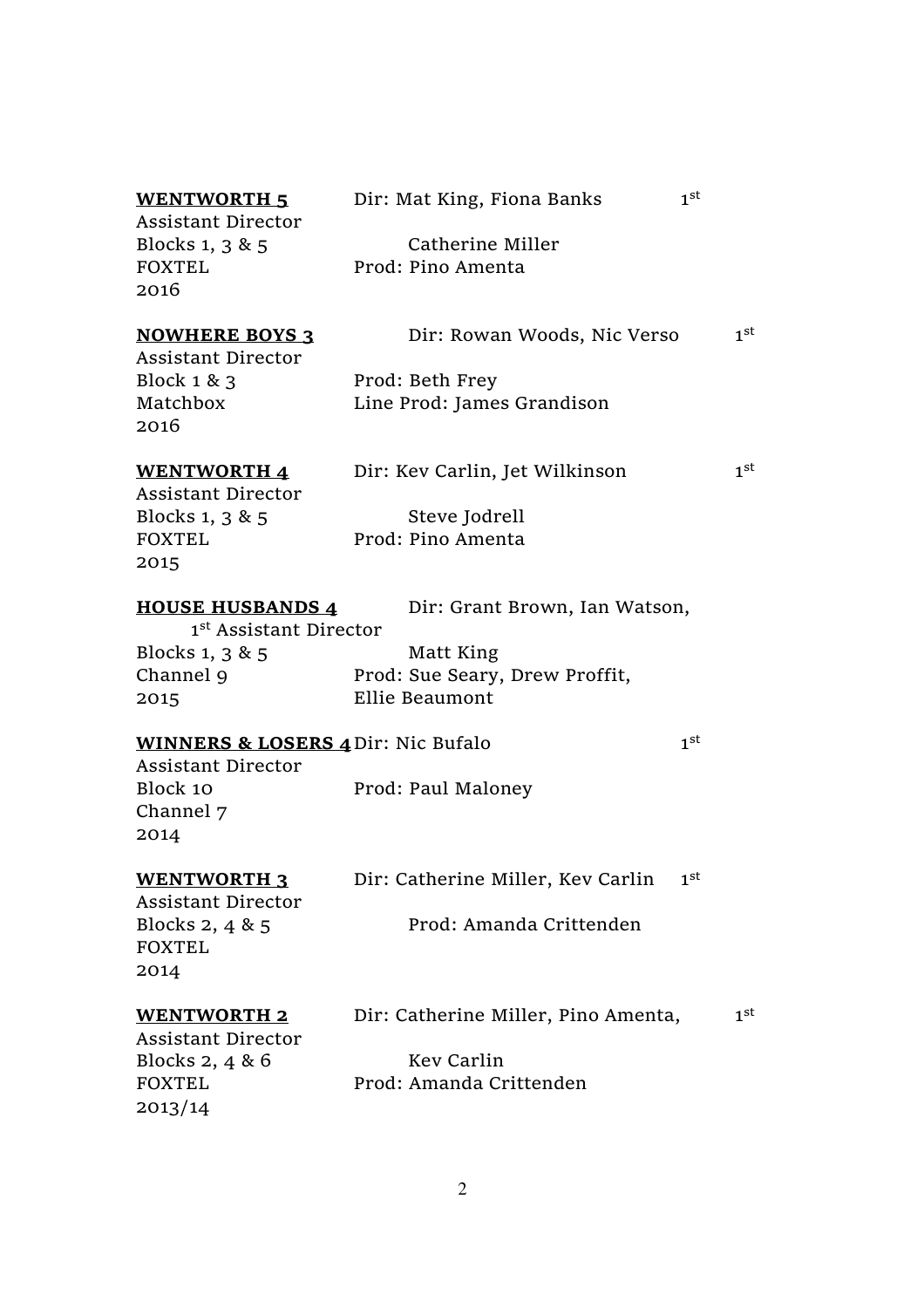|                                              | WINNERS & LOSERS 3 Dir: Jet Wilkinson, Kev Carlin | 1 <sup>st</sup> |
|----------------------------------------------|---------------------------------------------------|-----------------|
| <b>Assistant Director</b>                    |                                                   |                 |
| Blocks 11 & 13                               | Prod: Paul Maloney                                |                 |
| Channel 7                                    |                                                   |                 |
| 2013                                         |                                                   |                 |
|                                              |                                                   |                 |
| <u>HOUSE HUSBANDS 2</u>                      | Dir: Grant Brown                                  | 1 <sup>st</sup> |
| <b>Assistant Director</b>                    |                                                   |                 |
| Block 4                                      | Prod: Sue Seary, Drew Proffit                     |                 |
| Channel 9                                    |                                                   |                 |
| 2013                                         |                                                   |                 |
| <u>MR AND MRS MURDER</u>                     | Dir: Daniel Nettheim,                             |                 |
| 1 <sup>st</sup> Assistant Director           |                                                   |                 |
| Freemantle Media                             | Shirley Barrett, Abe Forsyth                      |                 |
| 2012                                         | Sian Davies.                                      |                 |
|                                              | Prod: Andy Walker                                 |                 |
|                                              |                                                   |                 |
| <b>MRS BIGGS</b>                             | Dir: Paul Whittington                             |                 |
| 2 <sup>nd</sup> Assistant Director           |                                                   |                 |
| ITV/ December Films                          | 1 <sup>st</sup> A.D: Damien M Grant               |                 |
| 2011                                         | Prod: Jeff Pope, Tony Wright                      |                 |
|                                              |                                                   |                 |
|                                              |                                                   | 1 <sup>st</sup> |
| <b>CYBERSAFETY</b>                           | Dir: Chris Benz                                   |                 |
| <b>Assistant Director</b>                    |                                                   |                 |
|                                              | AMCA Educational Short Prod: Simon Whitney        |                 |
| 2011<br><b>Great Southern Communications</b> |                                                   |                 |
|                                              |                                                   |                 |
| <u>AFTERGLOW</u>                             | Director: Nadine Garner                           | 1 <sup>st</sup> |
| <b>Assistant Director</b>                    |                                                   |                 |
| Short Film                                   | Producer: Cameron Barnett                         |                 |
| 2010                                         |                                                   |                 |
| Garner Barnett P/L                           |                                                   |                 |
|                                              |                                                   |                 |
| CITY HOMICIDE 4                              | Dir: Jean-Pierre Mignon                           |                 |
| 1 <sup>st</sup> Assistant Director           |                                                   |                 |
| Channel 7                                    | Prod: Richard Jasek                               |                 |
| (Block 7)                                    |                                                   |                 |
| 2010                                         |                                                   |                 |